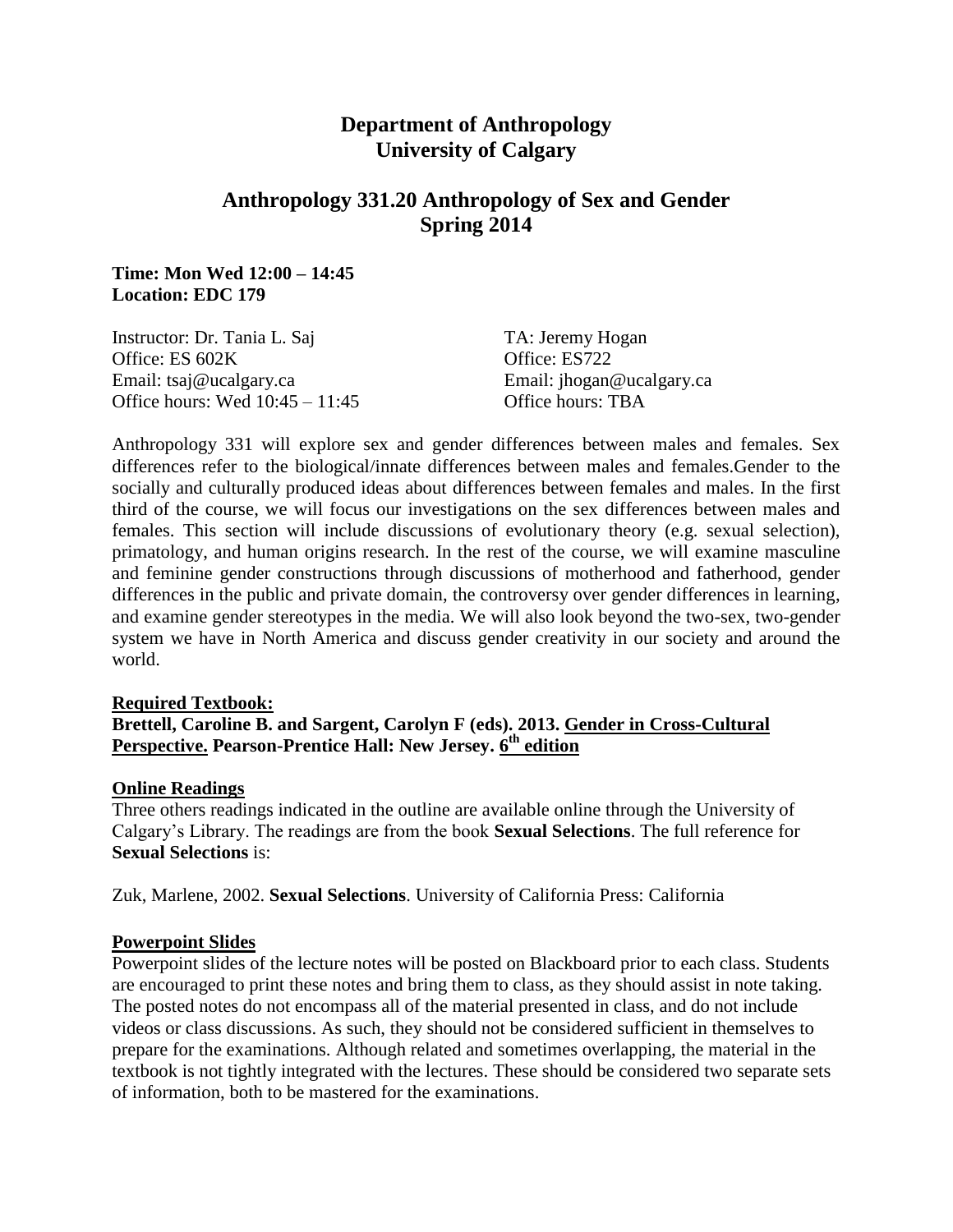### **Evaluation**

Evaluation for this course will include one mid-term exam and one final exam. All exams will be multiple-choice.

### **Mid-Term Exam I– 50% - June 9**

This exam will cover all lectures, videos and assigned readings to date (May 14 – June 4).

## **Final Exam – 50%- SET BY THE REGISTRAR June 27-28; 30**

This exam will cover all lectures, videos and assigned readings from June 9 to June 25. The final exam is NOT cumulative.

### **Tentative Course Schedule**

| $14$ -May      | Introduction to Sex and Gender                                                                                                                                                                                                                                                |  |  |  |  |  |
|----------------|-------------------------------------------------------------------------------------------------------------------------------------------------------------------------------------------------------------------------------------------------------------------------------|--|--|--|--|--|
|                | <b>Movie: Codes of Gender and Identity</b><br><b>Required Reading:</b> Gender and War in <i>GCCP</i> (p.28-35)                                                                                                                                                                |  |  |  |  |  |
| $19$ -May      | <b>NO CLASS - Victoria Day</b>                                                                                                                                                                                                                                                |  |  |  |  |  |
| $21 - May$     | Sex Differences I: Sexual Selection & Parental Investment Theory<br><b>Movie: What Males Will Do</b><br><b>Required Reading:</b> Introduction in Sexual Selections (1-17); Animal Models and Gender<br>in $GCCP$ (p.7-13)                                                     |  |  |  |  |  |
| $26$ -May      | Sex Differences II: Human Behaviour<br><b>Required Reading:</b> CH 8 in Sexual Selections (p.121-Top of 130 ONLY)                                                                                                                                                             |  |  |  |  |  |
| <b>28-</b> May | Gender in Human Origins Models & Prehistory<br><b>Required Reading:</b> The Fashioning of Women in <i>GCCP</i> (p.61-70) Woman the Hunter:<br>the Agta in $GCCP$ (p. 124-130)                                                                                                 |  |  |  |  |  |
| 2-June         | Domestic Worlds & Public Worlds<br><b>Movie: Asante Market Women</b><br>Required Reading: The Domestic Sphere in GCCP (p.81-Bottom of page 83 ONLY);<br>Gender, Business, and Space Control in GCCP (p.148-151 up to 'Women and Power:<br>Political Systems and Mythologies') |  |  |  |  |  |
| 4-June         | The Ideology, Practice & Institution of Motherhood & Fatherhood<br>Required Reading: Lifeboat Ethics in GCCP (p.37-42); The Cultural Nexus of Aka<br>Father-Infant Bonding in GCCP (p.42-50); Rethinking Caribbean Families in GCCP (p.<br>303-310)                           |  |  |  |  |  |
| 9-June         | Mid-Term 1<br><b>Guest Lecture: TBA</b>                                                                                                                                                                                                                                       |  |  |  |  |  |
| 11-June        | Masculinity and Femininity in North America<br>Movie: The End of Men & Movie Clip from: Tough Guise 2<br>Required Reading: My Encounters with Machismo in Spain in GCCP; Surgical<br>Transformations in the Pursuit of Gender in GCCP (p. 196-201)                            |  |  |  |  |  |
|                |                                                                                                                                                                                                                                                                               |  |  |  |  |  |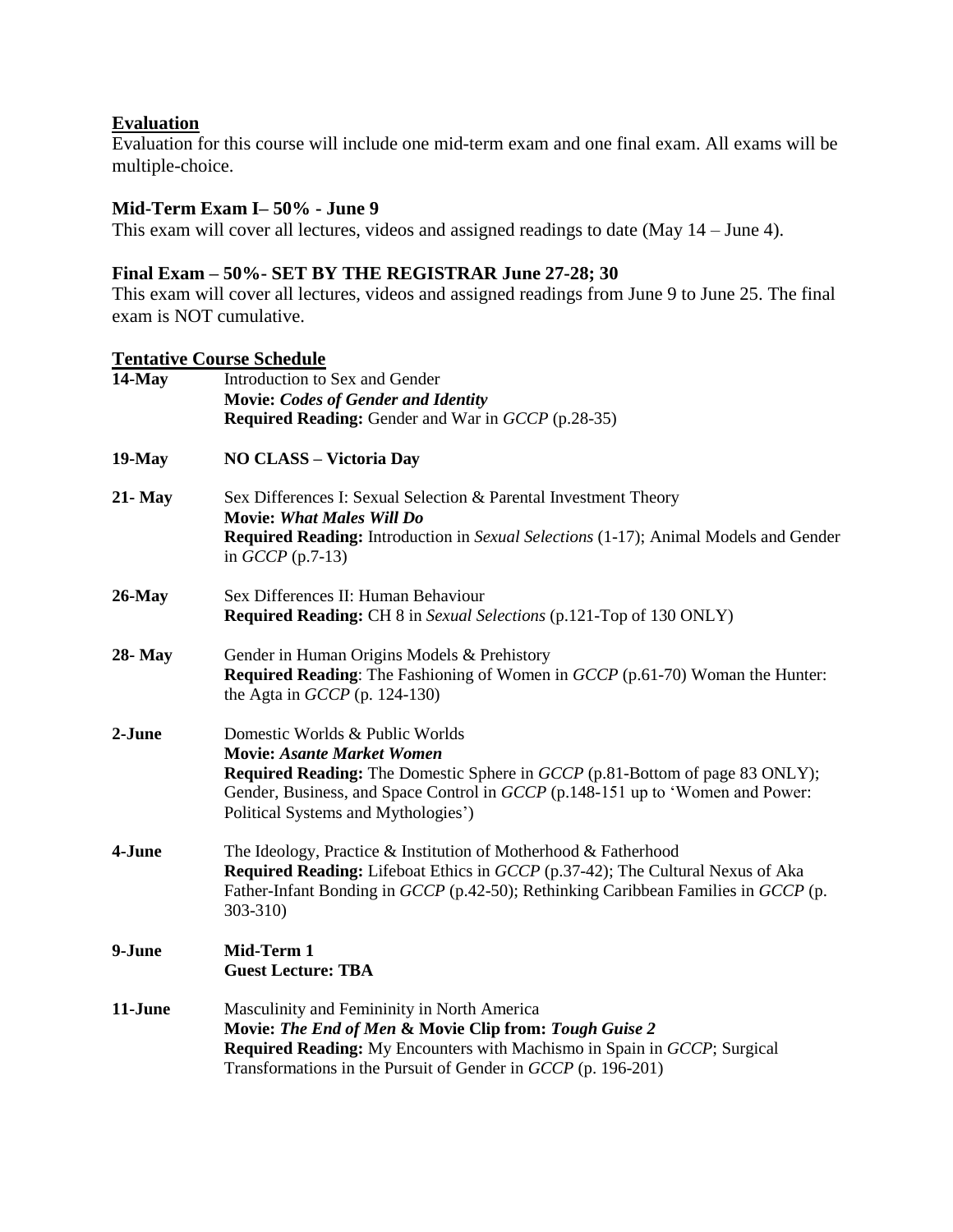| 16-June  | Gender and Learning: Are Girls Bad at Math? Are Boys the New Academic Underdogs?<br>Required Reading CH 12 in Sexual Selections (p.184-199 SS): Delusions of Gender:<br>What Does It all Mean Anyway? And Brain Scams in GCCP (13-23)                                                                |  |  |  |  |  |
|----------|------------------------------------------------------------------------------------------------------------------------------------------------------------------------------------------------------------------------------------------------------------------------------------------------------|--|--|--|--|--|
| 18- June | <b>Lecture:</b> What does it mean to be Intersex, Transsexual or Transgender?<br>Gender Creativity around the World<br><b>Movie Clips from: The Gender Puzzle</b><br><b>Movie: Bacha Posh</b><br><b>Required Reading:</b> Hijras in GCCP (p. 223-228)                                                |  |  |  |  |  |
| 23-June  | Gender and the Economy<br>Movie: A Woman's Place is in the Boardroom<br><b>Required Reading:</b> Do Tents and Herds Still Matter in <i>GCCP</i> (p. 139-143 up to 'Sexual<br>Division of Labor'); Banning of Abortion in Ceausescu's Romania in GCCP (p.374-380)<br>up to 'Post-Ceausescu Abortion') |  |  |  |  |  |
| 25-June  | Gender and the Media<br><b>Required Reading:</b> Gender, Horticulture and the Division of Labour on<br>Vanatinai in $GCCP$ (p. 131 to 132 to the end of the 3rd paragraph and then p. 135<br>from "Exchange and the Life Course" to the end of the chapter)                                          |  |  |  |  |  |

#### **Grading Scheme**

| $A+$         | $100 - 94.9\%$  | R.           | 79.8-74.9%      | $\mathbf{C}$ | $62.8 - 58.9\%$   |
|--------------|-----------------|--------------|-----------------|--------------|-------------------|
| $\mathbf{A}$ | $94.8 - 89.9\%$ | к.           | 74.8-70.9%      | $1+$         | 58.8-54.9%        |
| ${\bf A}$ -  | 89.8-84.9%      | $\mathbf{C}$ | 70.8-66.9%      | Ð            | 54.8-49.9%        |
| $R_{+}$      | 84.8-79.9%      | $\mathbf{C}$ | $66.8 - 62.9\%$ | К.           | $49.8\%$ and less |

#### **Important**

1. Deferred exams are only possible for illness or family crisis reasons (and need to be supported by proper documentation). A missed examination automatically receives a score of zero. In the event of an emergency or illness, notify the Anthropology office (220-6516) or the instructor (tsaj@ucalgary.ca) **before the missed exam or test**.

2. Email enquiries: Please use your full name in email messages; and put Anth 331 in the subject heading. You can email me questions about class topics which will be answered at the next class (the questioner will not be identified). I will not be able to personally answer your questions over email; if you would like to personally talk to me about class material please do so during my office hours, and of course, in class, at the break, or before or after class. We will also not be able to take questions about the test over email; if you have questions about the test or would like to discuss your test, please see myself or the TA during our office hours. In the weeks following the test, you will be able to schedule a 15 min appointment with the TA to look at your test.

3. Please inform the instructor if you have any learning disabilities, and if any specific arrangements need to be made to optimize your learning experience. Students who have not registered with the Disability Resource Centre are not eligible for formal academic accommodations. You are also required to discuss your needs with your instructor no more than 14 days after the start of the course.